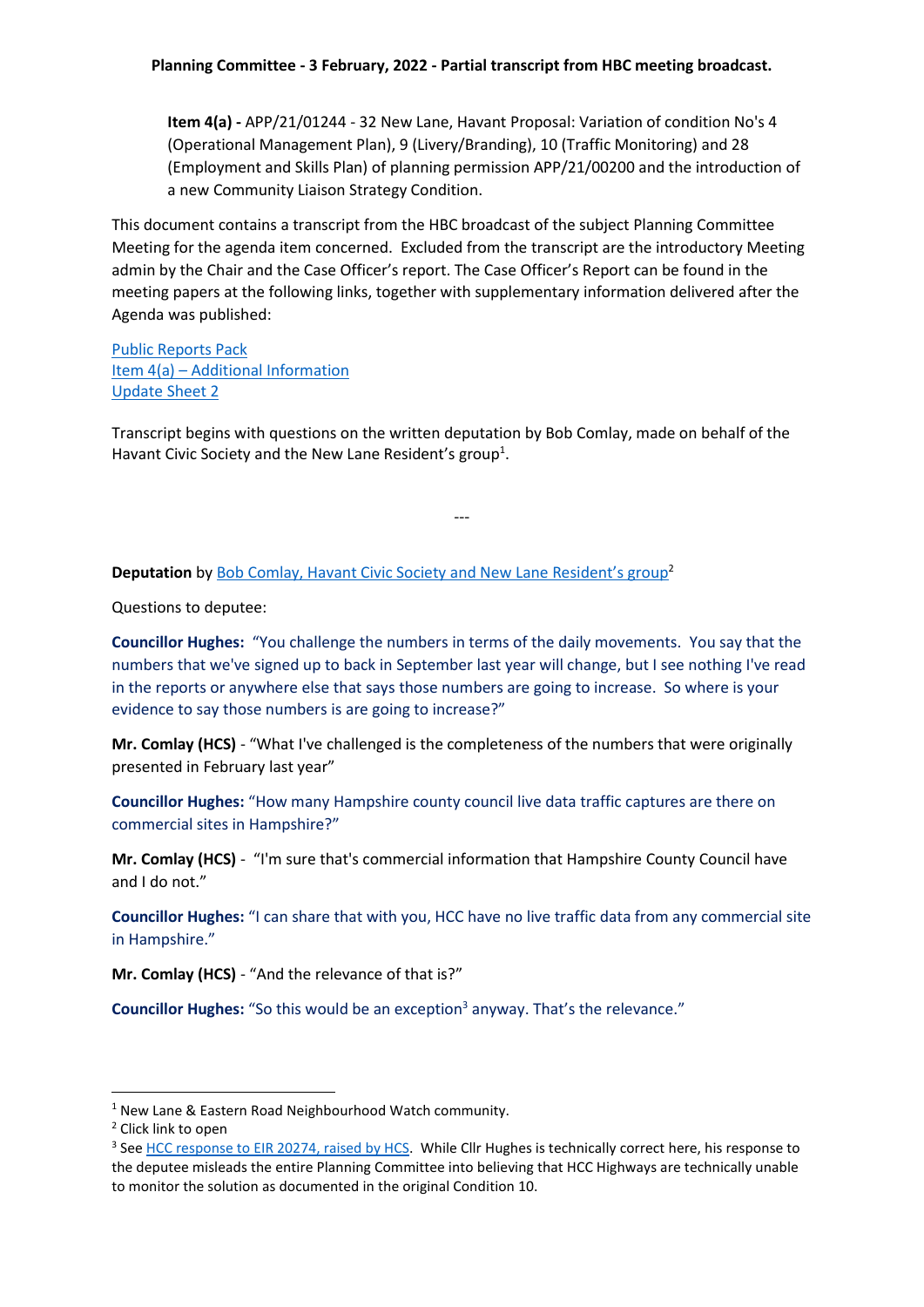**Mr. Comlay (HCS)** – "But it was requested, in Condition 10, as raised [by the officers of HBC and HCC] for very valid reasons."

**Councillor Hughes:** "I'm trying to get to the bottom of your concerns sir. I understand Condition 10 is quite key. Um…. I have no more at the moment Madam."

**Councillor Hughes:** "Just for my own clarification now things from my own understanding why is it so important that the vehicles must be branded, don't say because they were promised to be branded. Why do you think it's so important?"

**Mr. Comlay (HCS)** – "In the documents submitted with this application there is a statement by fellowes planning that says that uh branded vehicles will have absolutely no relevance to this solution or words to that effect that is fairly nonsensical because this means that if any unbranded van be it amazon's albeit anybody's is traveling down new lane then the driver of that van could be perceived as being rat running then any resident could phone up the council or could contact their councillors and complain about that ban this is entirely illogical

**Councillor Hughes:** "I really need to get to the bottom of this. I get, I will admit sadly, includes supply of Amazon deliveries, and my Amazon deliveries do not come in an Amazon branded van. So what is the significance of this?"

**Mr. Comlay (HCS)** – "The significance is that when Mr Chris Fry stood before you or sat before you here on September the 9<sup>th</sup>, he committed that the vans would be a wholly owned fleet and that they would be fully branded. Now we all know that Amazon vans are not 99%. The reason for that was also disclosed in Fellows Planning Planning Statement, where she wrote that the deliveries would be performed by Delivery Service Partners (capitalized)…

**CHAIR (Cllr. Crellin): (Interrupts)** "Thank you. I don't really think you're actually… you've answered… Has he answered your question Councillor Hughes?"

**Mr. Comlay (HCS)** – "The problem is that this is…"

**CHAIR (Cllr. Crellin):** – "Because you're getting benefit of more time and I'm not happy with that, Okay?"

**Councillor Hughes:** "The comments Mr Comlay is making, I intend to raise with the Officers and…"

**CHAIR (Cllr. Crellin):** – "I don't want it to be argumentative question and answer please, not to carry on. So are you happy Cllr. Hughes?"

**Councillor Hughes:** "Let him answer in a sentence"

**Mr. Comlay (HCS)** – *[Impossible to answer this point in a sentence]*

**CHAIR (Cllr. Crellin):** – "I'd like to make some comments Mr Comlay. Obviously I think a lot of your situation is hypothetical, I think we could all use hypothetical things, and also I'm not very happy about seeing some of the accusations about our officers supposedly having meetings. That's simply not true and there was comments about members not being experienced in the planning committee. Well I can assure you all of my members are fully experienced. They spend lots and lots of hours looking at their paperwork going onto Site View and I resent the fact that a comment was made that they're not experienced. That's all I have to say. I'll allow you to quick answer"

**Mr. Comlay (HCS)** "I have absolutely no recollection of ever claiming that."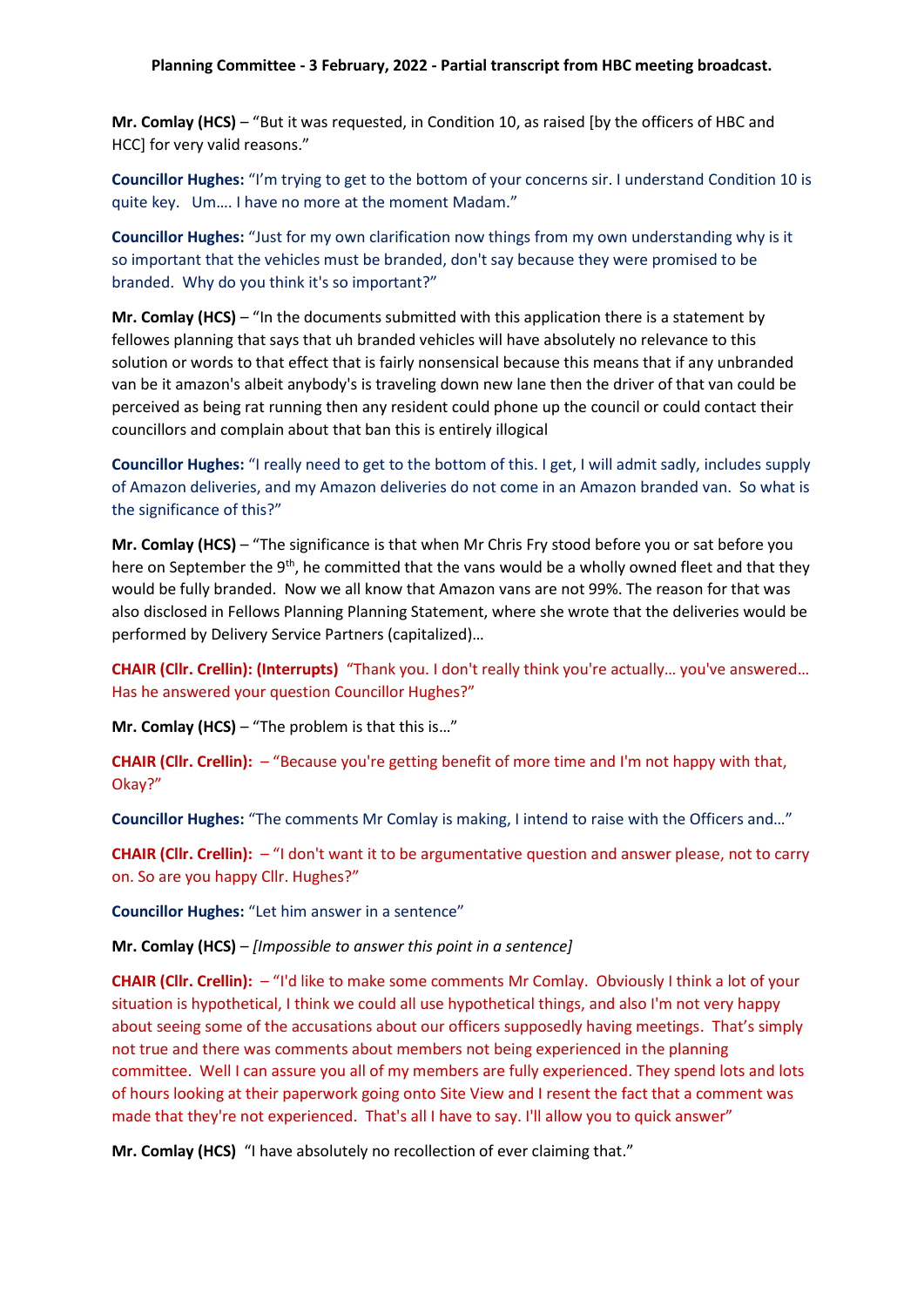**CHAIR (Cllr. Crellin):** (interrupts) "It's in the paperwork"

**Mr. Comlay (HCS)** "It's not."

**CHAIR (Cllr. Crellin):** "It's in the paperwork that members of the planning committee some of them are not experienced Okay? End of story. I'm just making…"

**Mr. Comlay (HCS)** (interrupts) "Can you please point out where it is in the paperwork?"

**CHAIR (Cllr. Crellin):** "Well I'm not going to go through all this now but we've seen it."

**Mr. Comlay (HCS)** "Outside this meeting please."

**CHAIR (Cllr. Crellin):** "The other thing was there was a suggestion of legal challenge. Members don't like to be threatened."

**Mr. Comlay (HCS)** "I'm not threatening."

**CHAIR (Cllr. Crellin):** "Well that to me is a possibility."

**Mr. Comlay (HCS)** – "I am concerned that you may be opening yourselves up to that."

**CHAIR (Cllr. Crellin):** "We make a decision based on the merits of the application whether it's good or bad and we make a concerted decision. So I'm sorry if you can't accept that Mr. Comlay, I'm sorry. Anybody else want to ask any questions? Thank you members, thank you Mr Comlay."

*[HCS Deputee steps down]*

#### **Deputation** b[y Natalie Fellows \(Fellows Planning\) and Jeremy Sharland \(Kingsbridge Estates\)](https://hcsnew.files.wordpress.com/2022/02/app21001244-applicant-deputation.pdf)<sup>4</sup>

Questions to Deputee:

**CHAIR (Cllr. Crellin):** : "Members any questions? I'll take Councillor Branson first."

**Councillor Branson:** – "Just it was raised by the previous deputee that about the obviously it's not taking account of the staff arrivals. Would that previous number have taken note of the staff arrivals or and when I say the previous occupiers or is this something new that has been raised?"

**Ms. Fellows (Representing HPI Ltd.):** – "Within the OMP (the operational management plan) there's an appendix at the back Appendix A which sets out a table which illustrates the daily traffic associated with the site that includes all vehicle movements whether it's vans, private vehicles or HGVs."

**Councillor Hughes:**"Thank you very much, I have a number of questions if I may? The routing strategy specifies that only deliveries to households in a limited geographical area will be allowed to travel down south down New Lane. The only exceptions to this are in rare circumstances when the use of other routes will not be possible or dangerous. Who determines whether those routes would not be possible or dangerous?"

**Ms. Fellows (Representing HPI Ltd.):** – "Well I think it's a matter of judgment but we would only… the most desirable and the quickest route to the strategic road network is via Crossland drive. It's

**.** 

<sup>4</sup> Click link to open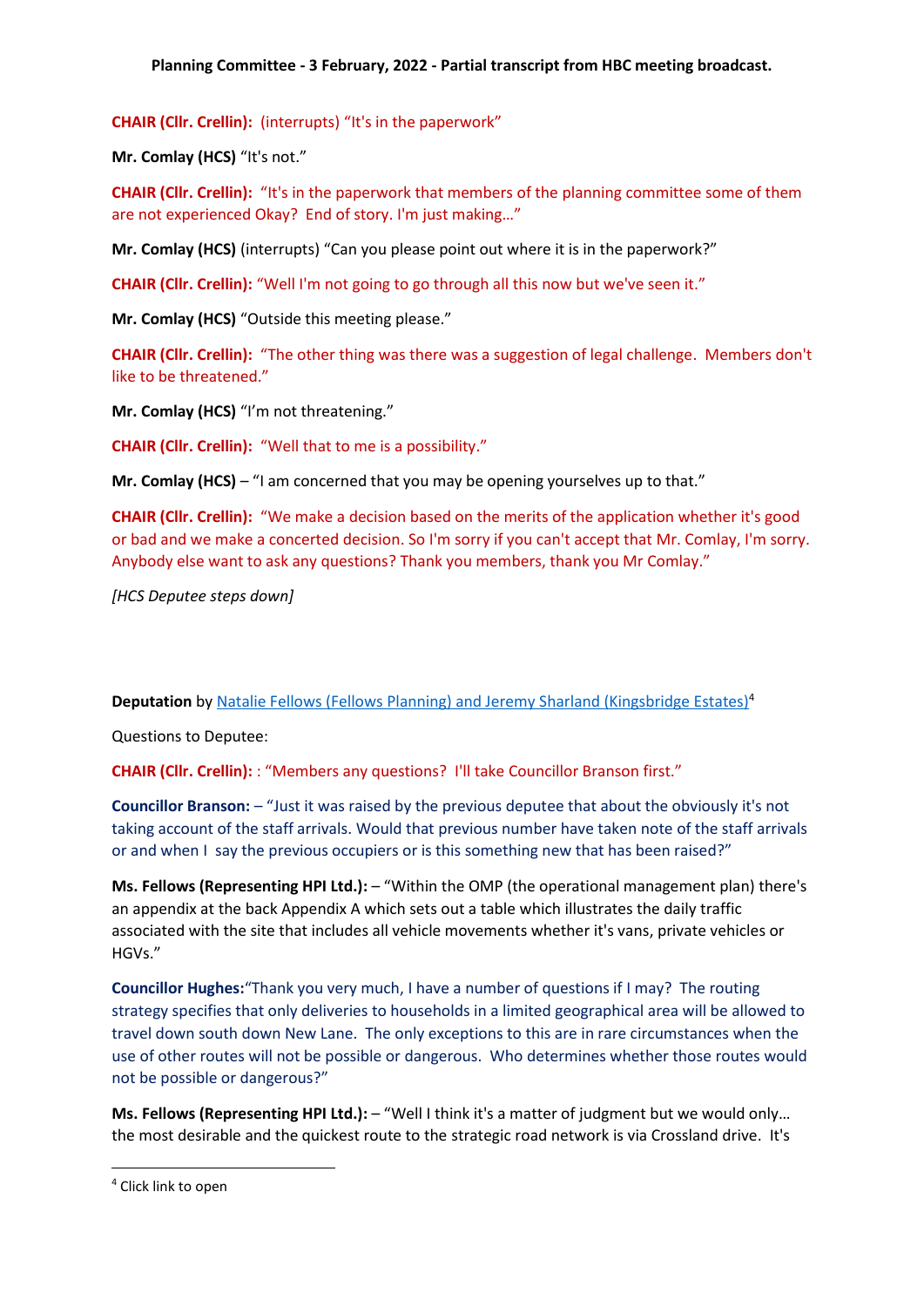not logical to use the residential area to the south but I appreciate that there's a perceived concern from residents. Um it's like if a gas main, you know, and they closed the road and you physically couldn't get down Crossland Drive then the operator would need to have another route to use. Logically they would probably use New Lane north but we can't say that it would never happen but that's the only reason why."

**Councillor Hughes:** "I have to follow through in the protection of residents so would it be a strategic operational decision by the operator of that site to direct traffic down the particular route due to a rare and exceptional circumstance?"

**Ms. Fellows (Representing HPI Ltd.):** – "I think it would be operators um if they were aware of a situation that had happened and I suspect you know it wouldn't be just them it would be all traffic that won't be using that route Crossland Drive so I think everyone would be heading different alternative routes"

**Mr. Dix (Vectos)** – "Is it possible that I can just add to that just to help? Just to add to that of course as part of the monitoring if New Lane was being used because one of the other roads would be blocked that would be flagged straight away<sup>5</sup> and would be, you know, we would make the Council obviously aware of that through the monitoring and we would have to show why that route had been used…"

**Councillor Hughes:** "I'm not quite sure who's going to ask this question but under um condition 30 which is the proposed liaison set-up. Have you seen the proposed condition 30?"

#### **Ms. Fellows (Representing HPI Ltd.):** – *[inaudible]*

1

**Councillor Hughes:** "I really want to press this one if I may Madam Chair because I believe at the original planning committee meeting is my proposal to set up a liaison panel. So I want to make sure that liaison panel will do what it's set up to do so therefore I'm not happy with the wording in section 30. So I'd like to propose some wording that the officers can listen to as we go through this to see whether the operator would be willing to sign up to it. So I would like to start with *'prior to the commencement of operations the operator will produce a community liaison strategy which will include the establishment of a community liaison panel with key stakeholders and interested parties terms of references to be established at the first meeting'*. Would that be acceptable? Officers?

## **CHAIR (Cllr. Crellin):** – "Yeah, I'll do the running. Officers, do you want to come in on that?"

**Mr. Eaves (Case Officer) :** – "Chairman it is difficult for us to comment directly obviously and it's important that we're not seen to be negotiating with an applicant in the course of a committee meeting so I think if Councillor Hughes has suggestions in respect of condition 30 he's perfectly able to volunteer those maybe when we get to the debate stage and get officer reviews at that point but I think having a dialogue directly with the applicant….

## **CHAIR (Cllr. Crellin):** (interrupts) – "Hang on. Simon, you want to come in."

**Mr. Rowberry (HBC Planning)** – "Yeah, if I may, and I don't mean this at all pejoratively to anybody here, but I just… I'm surprised and a little bit concerned about this whole question and answer process because this is becoming a debate between members and public speakers and I feel that that is - I don't know what our legal advisers feel - but I feel that that is risky in terms of how it could expose members potentially. I'm not saying it has so far, but this whole concept could and it's also

<sup>&</sup>lt;sup>5</sup> Since the monitoring will be by reports, issued several months in arears, that statement should have been questioned.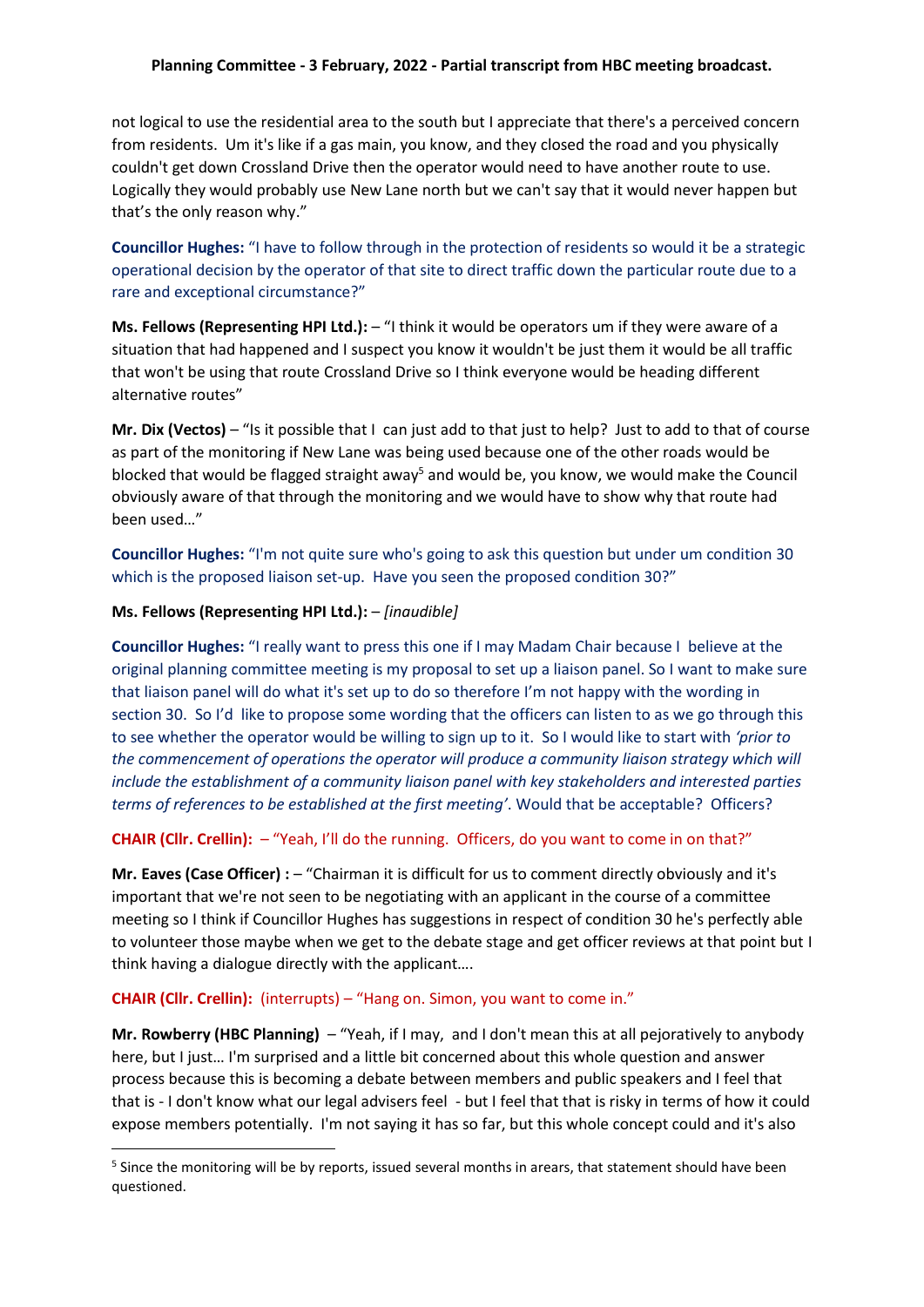not part of the process in my view. You know the public speakers are there to put forward a justification for their particular stance within a time period. Members are there to question, to seek points of clarity and explanation. Danger is, and this is no disrespect intended to any of you tonight and what's going on tonight, but I can just see a danger in the way that it's structured that we are getting into debate and we're almost cross-examining some of the speakers and I haven't seen this before in many, many authorities that I've worked with. I've never actually seen this and I just suggest that it's something perhaps that we might want to discuss offline in terms of the way this operates in general, because I do have to say I'm very concerned."

# **Councillor Hughes:** "I'll stop there then."

#### **CHAIR (Cllr. Crellin):** – "Okay."

**Councillor Hughes:** "I'll just make a comment that may be useful. I'm very conscious that any amendments we may want to put forward this evening will be subject to negotiation subsequently and thereafter and I want to be sure, for the purposes of transparency, that what we were proposing was clearly understood by the applicants at the time we had this meeting."

#### **CHAIR (Cllr. Crellin):** – "Okay, thank you. You want to come back again?"

**Mr. Rowberry (HBC Planning)** – "I mean, in fairness to the committee, I mean this is also unusual that we have an application coming to Committee - and I fully understand and respect why it's coming to committee when it's a section 73 - and that puts a kind of different technical veneer on it because a section 73 is about a condition and yes if members are going to have input into reaching a satisfactory conclusion then there is going to be discussion about wording and potential changes I fully accept that and it is an unusual set of circumstances but I just do think we've just got to be really careful how we go forward this evening on this."

**CHAIR (Cllr. Crellin):** – "Thank you."

**Councillor Hughes:** "It is my first one!"

**CHAIR (Cllr. Crellin):** – "it's all right, we'll forgive you for the moment. Thank you very much Simon."

## *[Applicant Deputees step down]*

**CHAIR (Cllr. Crellin):** "You've already made comments. Is there any other comments? You don't want to make any other comments? Well I should go into debate if there's no more questions. That's what I said they don't want to ask. Oh *you* can question. Well you can, but I was going to go into debate. Go on, carry on. But *questions*."

**Councillor Hughes:** "I do have a number of questions thank you very much for the report. Condition 4. 'The full operational management plan shall be submitted to and approved in writing by the local planning authority'. Do we get to approve the operational management plan and do we approve it in consultation with Hampshire Highways?"

**Mr. Eaves (Case Officer) :** "…If we approve the revised condition 4 we will be approving the operational management plan that has been submitted."

**Councillor Hughes:** "A point of clarification if I may Madam Chair, and so it's Havant Borough Council basically will be approving the operational management plan."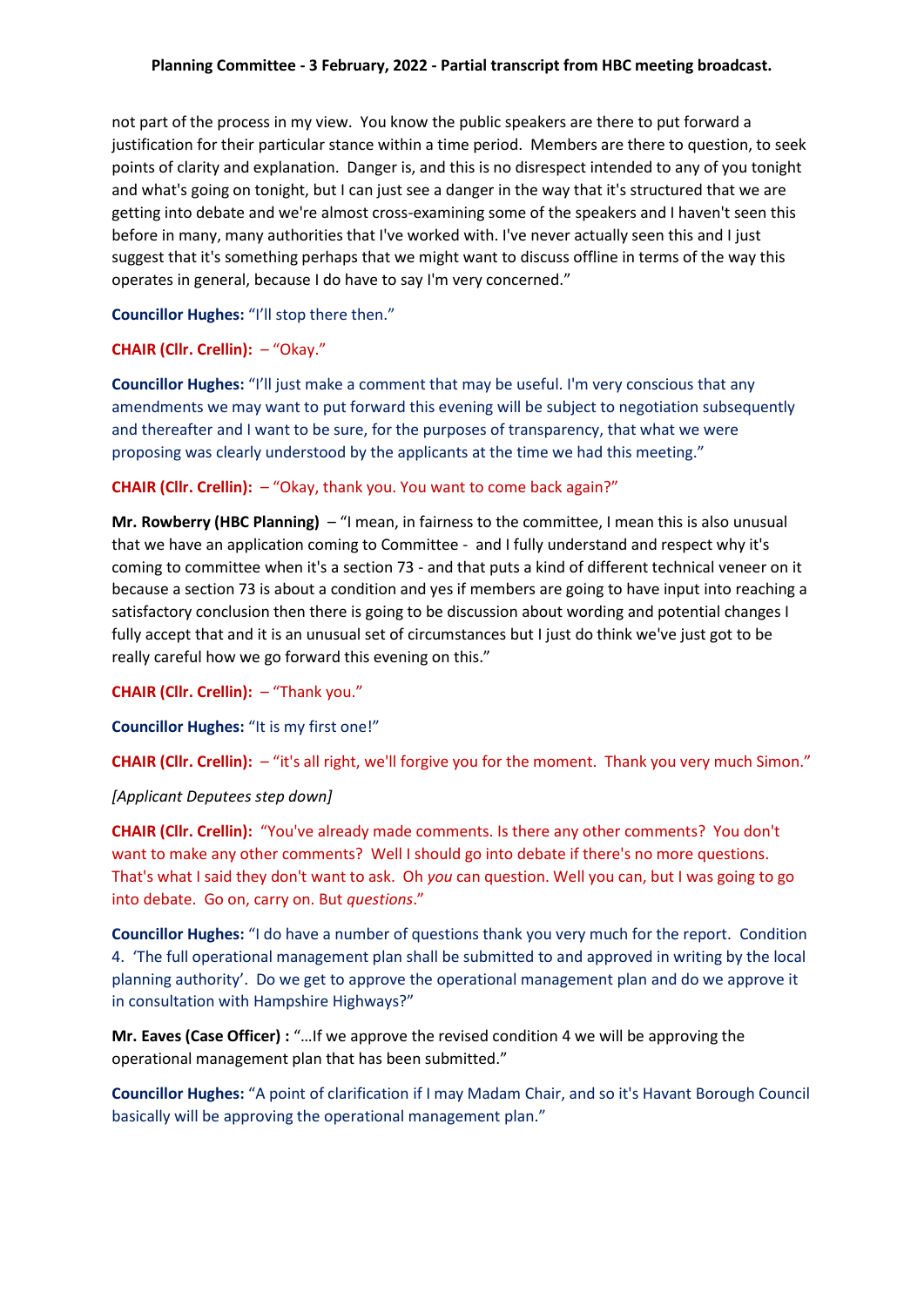**Mr. Eaves (Case Officer) :** "Yes, that is the submitted document, the full Operational Management Plan document produced by Vectos limited dated January 2022 so it's that version we're talking about shall be implemented as approved. So that is what we're considering today."

**Councillor Hughes:** "and in coming to that approval process and the determination that we should approve it, I'm assuming that you have consulted deeply with Hampshire Highways?"

**Mr. Eaves (Case Officer) :** "We've consulted very much so with Hampshire Highways through the process and you can see their comments on the committee report as well."

**CHAIR (Cllr. Crellin):** "Thank you um I shall now go into debate um. Who would like to speak first?"

**Councillor Branson:** "Obviously we are only looking at these changes so we're not looking at back to any of the original planning permission which has already been granted. I understand the concern about the traffic trafficking south, I mean I travel that route especially across the New Lane crossing many times however with ANPR, the technology that we have today and from what I understand each driver is going to have a technology sort of thing with a route on, I am at a loss to understand why the residents are concerned that we can't keep a record of it. I mean if you have a delivery these days you can track it. You know this, "You are number six on your delivery, you're number five oh, it's coming down your road basically you're the next person". So you know the technology is there now and we're talking about ANPR so you know if anybody does have a concern about a van whether it's liveried or not that we can recognize it, we can find out whether it isn't is belonging to the company that is likely to be in there."

"I wouldn't be happy to support this if I wasn't happy with that regulation, with that proposal so you know I do feel that this is more precise and enforceable because I think from what Councillor Hughes found out that Hampshire haven't been collecting data, that suddenly if they start collecting them they may not, it may not work properly<sup>6</sup>, whereas we've got a company that is looking at it. You know the traffic data will be collected, this is page 19 of your report, collected and analysed by an independent third-party company you know. So that to me gives that somebody is there who is obviously used to be looking after data. I mean that whole paragraph really explains it to me that we are safeguarding that area, especially the area south that goes south out of New Lane, and I can't see anything because Hampshire are happy, and I can't see anything that would stop me on that one supporting that change. Thank you."

**CHAIR (Cllr. Crellin):** "Thank you councillor Branson. Are there….? Yes, Councillor Weeks, thank you."

**Councillor Weeks:** "I've got a two concerns, Madam Chair. One is the volume of vehicles coming off the site every day that is going to have an impact and that's over obviously over 24 hours that is going to have an impact on our network of roads but that wouldn't stop me supporting the proposal."

"The other thing is the employment in this area. We've got 16 year olds that leave school and can't get a job until they're 18. and I think it's it's a sad indictment of the society now, that I can remember when I worked in New Lane in a factory and we had 16 year olds coming into the factory did a really good job, learned the skill, contributed to the economy and at the moment that's not going to happen here. I'm sure there are jobs, I know it's an order, it's all around the clock thing but

**.** 

<sup>&</sup>lt;sup>6</sup> A clear demonstration of the misleading influence addressed in Footnote 4, Page x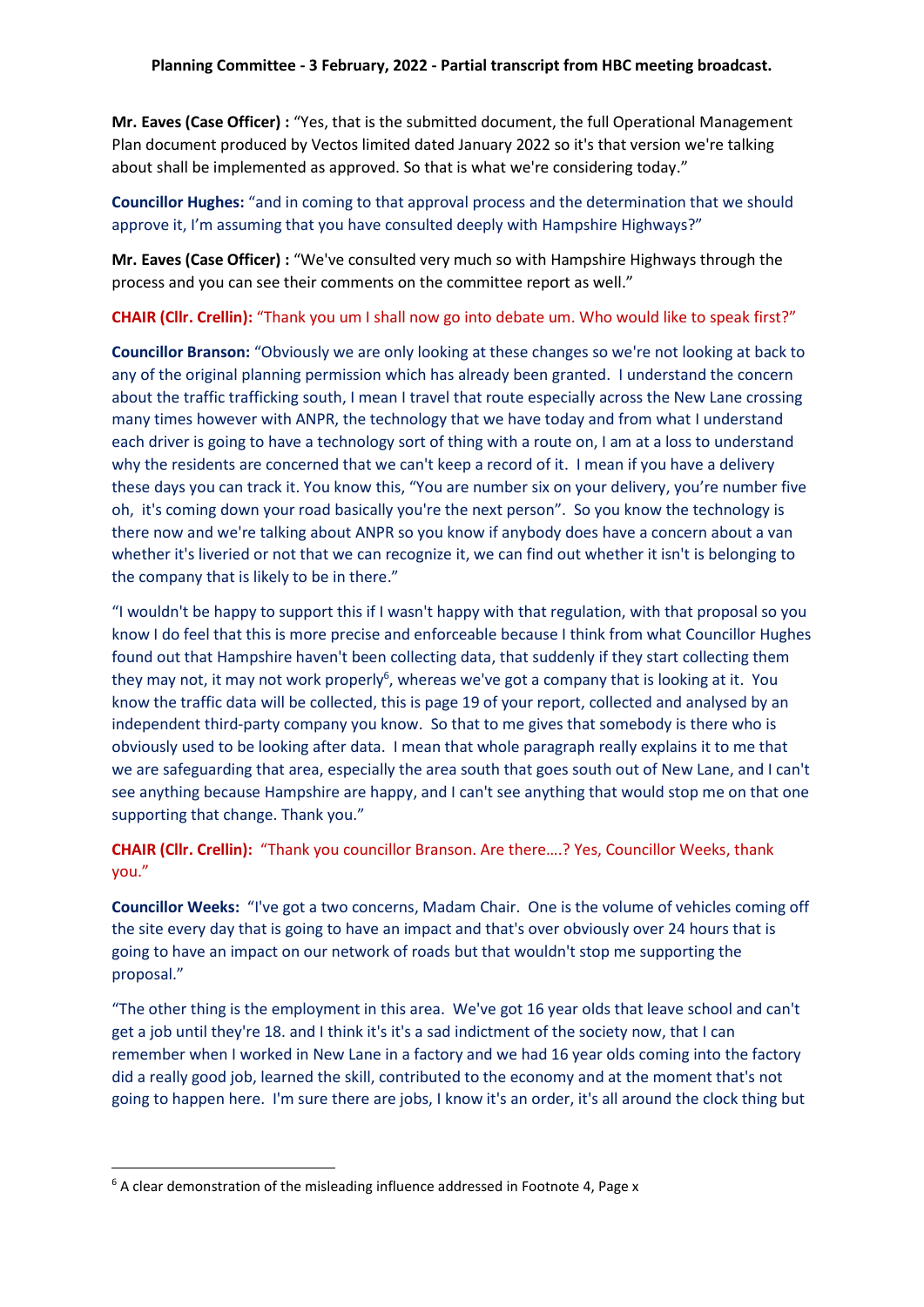I'm sure there's perhaps admin jobs that a 16 year old could do. They're very good on computers and that now and that's a disappointment. It's just observation thank you."

**CHAIR (Cllr. Crellin):** "I think Councillor Week's, um children now at 16 have to stay in full-time education and… "

**Councillor Weeks:** (interrupts) "I'll just come back there and then Chair. They don't all stay in school until they're 18 or, no they don't go on yeah or apprentice but at 16 there's a lot of youngsters in Leigh Park especially leave school because they haven't got the academic skills to keep them at school um and to get to get a job and them out earning I think would be um credible."

**CHAIR (Cllr. Crellin):** "I think could I just ask the officers um legally I don't think they can employ a 16 year old can they now?"

**Councillor Weeks:** "Yes night working prevents them yes."

**Mr. Eaves (Case Officer) :** "So the applicants did put forward each reasons really for the change because it was originally written 16 to 24 year olds for the occupation phases um the reasons put forward the proposed end user does not have an apprenticeship program for 18 to 24 year olds across England Scotland and Wales throughout the selection process applicants have offered various roles and locations to identify the best fit for them the nature of the industry means that on-site roles incorporate overnight shift patterns in order to for deliveries to be ready in the morning as 16 to 17 year olds are by law not allowed to work overnight it isn't possible for the scheme to extend to those age categories in addition the warehouse handles a variety a wide variety of goods some of which under 18s are prohibited from handling so that was a reasoning behind that change."

#### **CHAIR (Cllr. Crellin):** "Thank you. Do you want to come back councillor Weeks?"

**Councillor Weeks:** " I did read that Mr Eaves in the what-name, I just think it's sad that 16 year old, and I do understand about the working shifts and that, but I'm sure there would be, during the daytime, something that they could do."

**CHAIR (Cllr. Crellin):** "Thank you councillor Weeks. Any other members?"

**Councillor Hughes:** "Thank you Madam Chair, I must confess that when I first saw this come to the committee I thought why is it coming back it was all perfectly fine last September. What could have changed and I was very predisposed to say no, let's let the existing conditions run and let's see how it happens. Then I took the time to read the report. I asked the question of the officer in respect to dynamic active traffic monitoring at commercial sites in Hampshire by Hampshire Highways there are none, so in terms of what was asked as one of the original conditions it would have been something that's not done anywhere else in Hampshire therefore I sort of walked back on that one and then looked at what is it we're trying to actually achieve."

"We want to be certain, for the residents of New Lane predominantly, that the vehicles that exit and enter that premises do so by the prescribed routes. So what do we have in place to ensure that they do that? They have the ANPR the cctv and the route guides and the direction signs that will tell drivers where to go. Drivers leaving that site would have a dedicated route and they would expect to go probably through sat nav the route is going to take them out. Taking on board the rare circumstances which may see a deviation from that route, caused by gas explosions etc. which may mean they'd go somewhere else. I accept that. So then we're looking at um what else could we do to make sure that that is okay and it's an independent company this is not Amazon owning their own CCTV and ANPR and say oh no it wasn't us it was fine. It is an independent company that's going to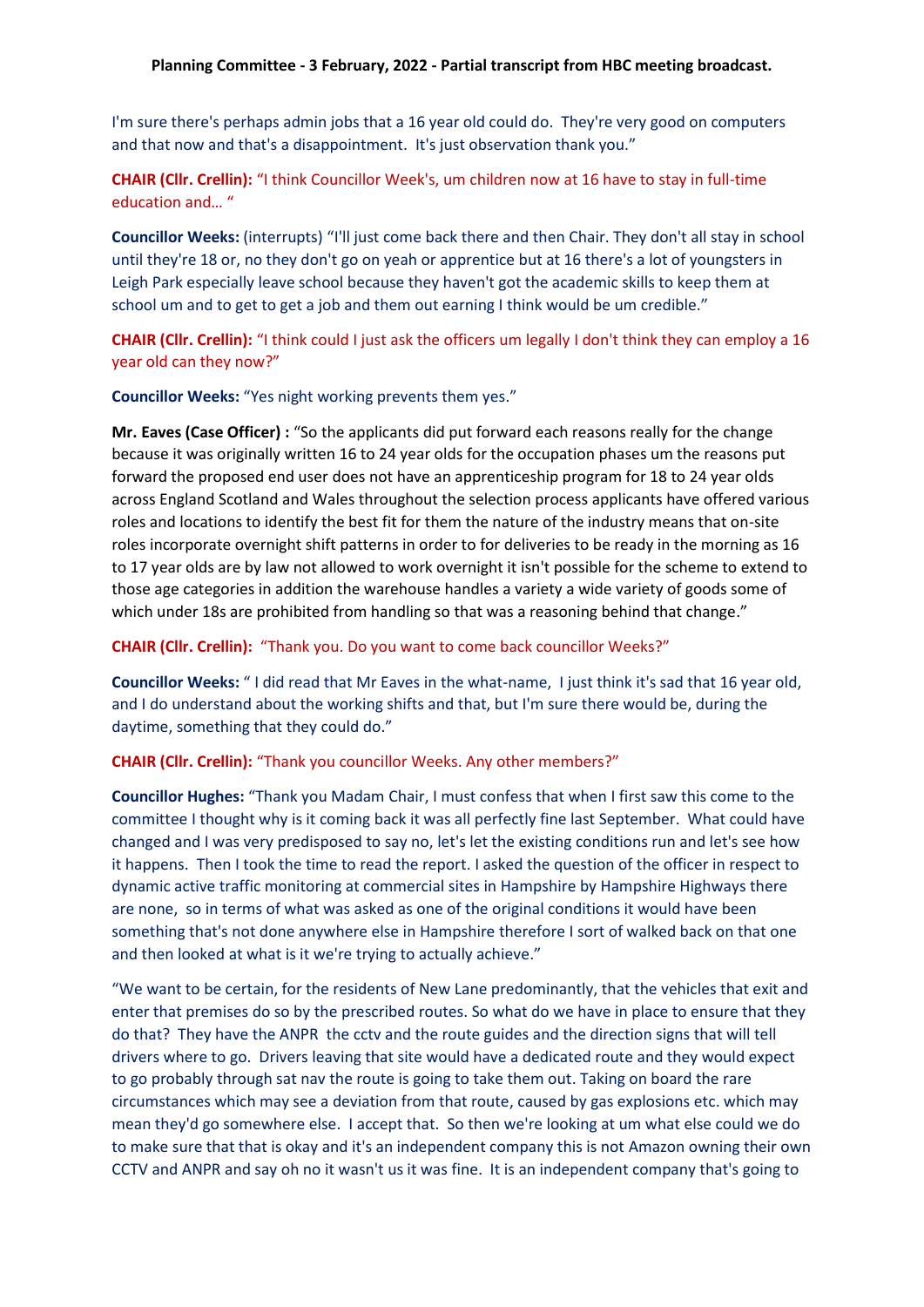allow us to assess and provide that information and I see some of the data provision is somewhat scarce at some point. So I then think well what can we do to make this better and I come back to Condition 30, the community liaison panel."

"That will be the body that oversees the correct operation of this site. Interested parties that want to make sure (a) the site is successful commercially and (b) integrates well with the residents in the area that it occupies and that's why it's really keen to say let's get this community liaison panel established sooner rather than later. Not six months after the operation, it's too late then, you've got best practices in operation. Let's get it established straight away before it operates. We'll understand who's on the committee, I was on the community liaison panel, I would like to think elected members would be interested, I'd like to think the New Lane residents group might have been interested, Havant Civic Society might be interested in being on that panel. And if I may, I would like to think that should the panel have any doubts about the veracity of the data they should be allowed to call back some of that data themselves to check it. They can ask for that and check conscious this is debate - so I would like to think that the community liaison panel should be have sufficient powers to be able to ensure that the operation of that premises is consistent with good neighbourly activity whilst delivering a commercial and economic gain for the area. So I can support this, but I really would like to see Condition 30 amended and strengthened in order to give the residents the faith that their concerns can be addressed in a timely and appropriate manner. Thank you."

**CHAIR (Cllr. Crellin):** – "Are you going to suggest an amendment now councillor?"

**Councillor Hughes:** "I will, after the debate has finished."

**CHAIR (Cllr. Crellin):** " Yes. Okay, thank you Councillor Hughes. Does there any other member wish to speak?"

**Councillor Patrick:** "Thank you Madam Chair …"

**CHAIR (Cllr. Crellin):** (interrupts) "Sorry Councillor Patrick. Is it urgent that you come back now?

**Mr. Rowberry (HBC Planning)** "Thank you Madam Chair, yeah it's just to respond to Council Hughes's quote. Yes we can we can't make Condition 30 a pre-commencement condition but we could make it a preoccupation condition if that would satisfy?"

**Councillor Hughes:** "*[inaudible]* I don't want to see a nodding head behind me that says we don't want any negotiations taking place during *[inaudible].* Whatever the condition is, that says we get it established as soon as practically possible and we've identified who the participants in the panel are, I think the residents may be more satisfied that their concerns have an opportunity to be addressed and the company is on licence that there is a panel out there that keeping an eye on them."

**CHAIR (Cllr. Crellin):** "You're happy with that? Okay thank you. Okay Councillor Patrick, sorry about that."

**Councillor Patrick:** "Thank you Madam Chair. I'm sorry, you were a bit quick leaving the questions. I do have a question for officers if you don't mind. In terms of employment we've um got here that they're looking for 18 to 24 year olds, mostly in the Leigh Park area. Presumably the company is going to be uptaking self-employed people with their own transport vans etc. do we have any idea what the ratio will be for the 18 to 24 year olds to get employed over the people who turn up who probably already have other courier jobs and so on so that there is a more reasonable distribution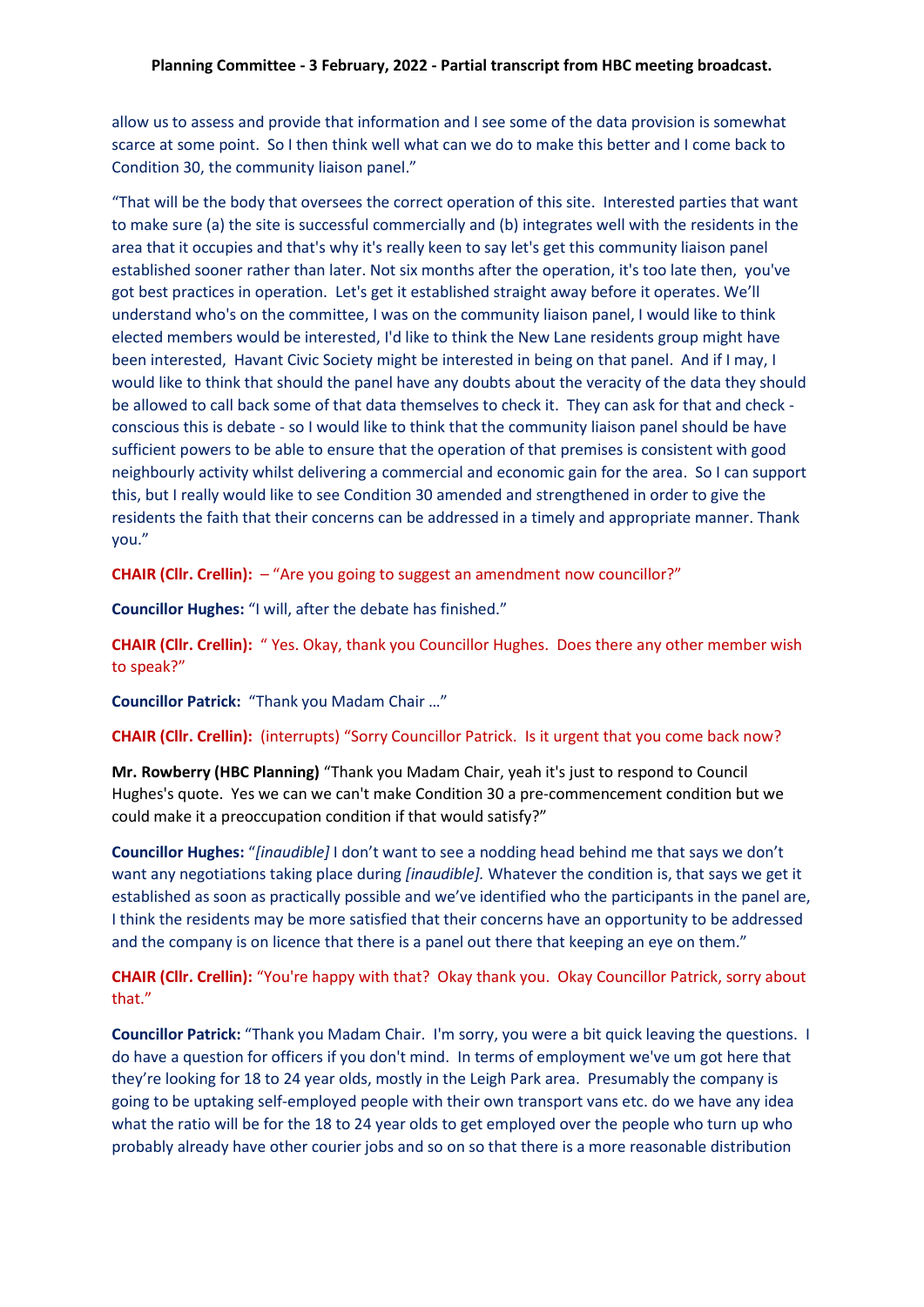between the younger coming out of college etc, and those who've already been employed and have their own transport? Thank you."

## **CHAIR (Cllr. Crellin):** "One of the officers wish to come back and…?"

**Mr. Eaves (Case Officer) :** "I think obviously the condition wording has been checked with your economic development team a bit about the occupation phase that's probably most relevant is the marketing of the direct employment opportunities which is one of the points in the scheme including specific reference to the need to target Havant residents including those in the 18 to 24 category and those in Leigh Park and the immediate area. I think that's as close as we can get to what you're suggesting really, within a condition of this nature."

**CHAIR (Cllr. Crellin):** "Thank you. Any other councillor?"

**Councillor Hughes:** "*[inaudible]*"

**CHAIR (Cllr. Crellin):** "Yes, go on."

**Councillor Hughes:** "Condition 28 I didn't notice because I would like to have had the opportunity to ask more questions but Madam Chair was keen to move the agenda on a little bit quicker than I anticipated. Condition 28 it says within six weeks of the agreement of planning permission contract to sign Council initial ES and ENS plan meeting. Has that happened?"

**Mr. Eaves (Case Officer) :** "I understand meetings have taken place with the economic development team in terms of requirements for conditions obviously it's a slightly different version of the condition on in terms of the one we previously approved.

**Councillor Hughes:** "Thank you. Thank you for that and that's really helpful right so we now come back. Madam Chair, I would like to propose an amendment to condition 30.

**CHAIR (Cllr. Crellin):** "Thank you. Would you like to read it out?"

**Councillor Hughes:** "I believe, prior to occupation the operator will establish a community liaison panel with key stakeholders and interested parties. Details of membership of a local community panel to be established with the key stakeholders and interested parties and the schedule of meetings to be determined. The Terms of Reference for the CLP will be agreed at the first meeting."

**CHAIR (Cllr. Crellin):** "Are you okay with that?"

**Mr. Rowberry (HBC Planning)** "It sounds it in terms of the six tests of conditions. It sounds fine, it's just getting that in writing and having it appropriately minuted."

**Councillor Hughes:** "If you are happy Madam Chair, I can either do it on an email now…"

*…..[inaudible discussion]….*

**CHAIR (Cllr. Crellin):** "In the meantime is there a second? Would you like to speak?

**Councillor Lowe:** "I'll second that"

**CHAIR (Cllr. Crellin):** "Okay, thank you. Councillor Lowe has seconded that."

**Councillor Patrick:** "Madam Chair, could I just comment in debate further only to say that the Pfizer site has been a bit of a lifesaver for Havant for 10 years. That industrial estate has been going since the 50s, it has employed a lot of people in this town. The thought of not having anybody there is not going to be very helpful to our workforce and I think as long as this operation is monitored as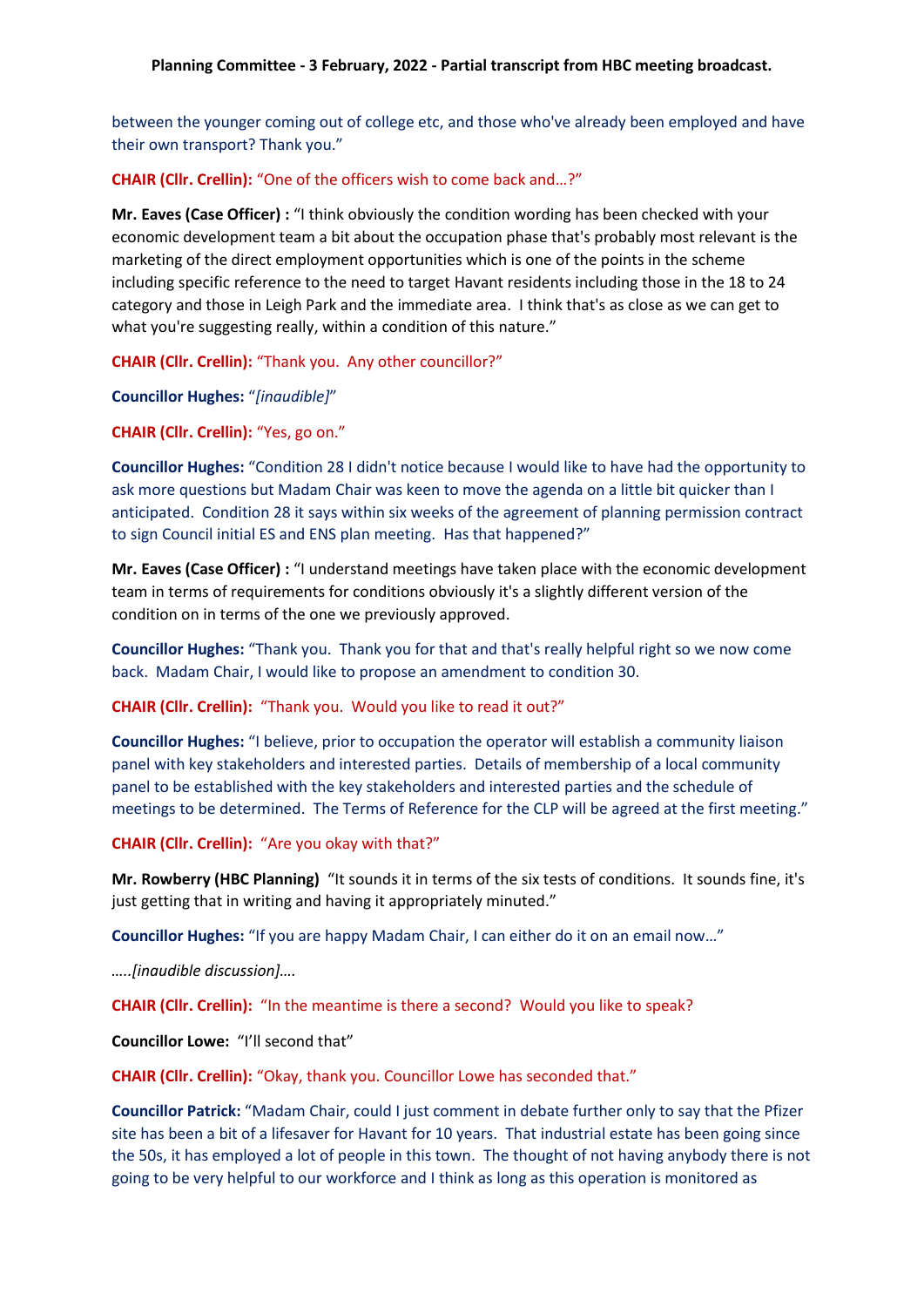Councillor Hughes has suggested with the full cooperation of residents of New Lane and the Board of Amazon, I can only think that that is better than an empty site for this town. We're talking a lot about regeneration Havant needs the jobs and although I'm personally not a huge fan of Amazon having seen their massive site outside Doncaster, absolutely massive that's quite a quite a statement. We are not looking at that, we're looking at a small site in a market town, not that there's much market but in a market town bringing jobs to our local community and for that reason I would support this"

#### **CHAIR (Cllr. Crellin):** "Thank you Councillor Patrick. Anyone else?"

**Mr. Eaves (Case Officer) :** "Chairman. Just very quickly. Just for the avoidance of doubt, nobody here is saying it is Amazon. Yeah we've obviously heard it through the deputations, word on the street is it's Amazon, there has been no confirmation with officers that it is Amazon and the recommendation before you is not founded on the basis that it is or is not Amazon. It is for what it is; a last mile distribution centre."

**CHAIR (Cllr. Crellin):** "I go along with that, I mean, I don't know if it's Amazon or whoever."

**Councillor Patrick:** "Madam Chair, I withdraw the word Amazon. I find it rather strange that we're not able to know who is applying for planning permission in our own borough, but nevertheless thank you."

**CHAIR (Cllr. Crellin):** "Thank you Councillor Patrick. Councillor Hughes are you have you ready?"

**Councillor Hughes:** "This is my proposed amendment to um condition 30: Prior to occupation the operator will establish a community liaison panel (CLP)"

**CHAIR (Cllr. Crellin):** "Slow down a bit, they're taking…."

**Councillor Hughes:** "Oh I'll email it to somebody at some point if you wish?"

**Councillor Hughes:** "with key stakeholders and interested parties. The Terms of Reference (TORs) will be established at the first meeting including escalations of concerns submitted by members so there will be a mechanism to escalate concerns within the TORs, the operator will maintain a list of membership details and a schedule of meetings to be offered to the panel."

**Councillor Hughes:** "That is my proposed amendment to condition 30. Do I have a seconder?

**CHAIR (Cllr. Crellin):** - Yes Councillor Lowe had seconded it. Did you get that?"

**Mr. Gregory (Democratic Services)**: – "Okay can we just… could you just email that to me?"

#### **Councillor Hughes:** "Yeah."

**Mr. Eaves (Case Officer) :** "I'm just keen not to lose sight of the end of the original condition because that seems to give some assurance that things will be taken on board, I would say in terms of the liaison panel. So the reason was, well not the reason but part of the condition, was to provide residents and stakeholders an opportunity to feed back to the site operators on the effectiveness of the arrangements in place. Comments received will be used to make improvements to the site operations as and where appropriate. So I think that is an extra trigger to actually achieving something from them from the Liaison Panel."

**CHAIR (Cllr. Crellin):** "So are you happy for that to be added on?"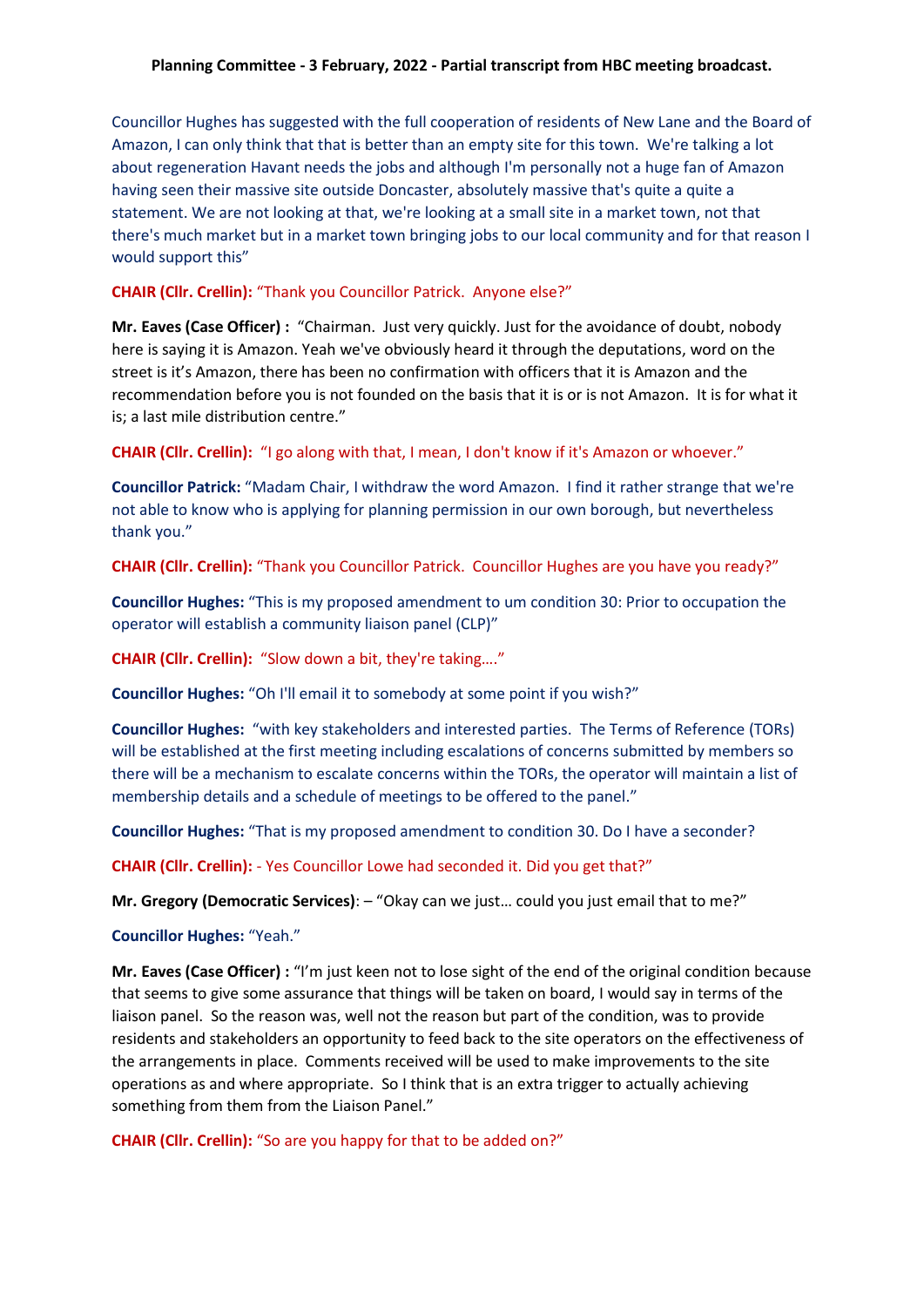**Councillor Hughes:** "*[inaudible]*….It's not just improvements, it's changes where circumstances occur which impacts on the residents. You know, if there's clear evidence that says that there is too many vehicles using south of New Lane as a rat run, it's fine to say make improvements, but you've got to make sure it doesn't continue."

**Mr. Rowberry (HBC Planning)** "what about if we say to use 'to make improvements and address issues that have arisen or may have arisen' something like that?"

**CHAIR (Cllr. Crellin):** "He's the one that's doing the amendment"

**Councillor Hughes:** "I'm just sending my draft to the officer."

SR – "So I do advocate that that last paragraph in the condition as David said it does actually add quite a lot"

**CHAIR (Cllr. Crellin):** "they can be included"

SR - "But I do accept the point that you know it's not just improvements so if there is somewhere to, as I suggested, make improvements and address issues that may have arisen', perhaps exactly that catches it.

**CHAIR (Cllr. Crellin):** "Okay so um officers is there any more questions or queries members? Any more debate? Well I just.."

David Eave: (interrupts) "The condition would stay the same would it, Councillor Hughes?"

**CHAIR (Cllr. Crellin):** "We need to have them read out then don't we? If we've got some, Mark, have you managed to get it all?"

#### **Councillor Branson:** "We're going back to the original one aren't we?"

**Mr. Gregory (Democratic Services):** "What we've got is the original plus…. *'Prior to the operation, the operator will establish a community liason panel (CLP) with key stakeholders and interested parties. TOR will be established at the first meeting including escalation of concerns by members. The operator will maintain a list of membership details, and a schedule of meetings to be open to the panel. To provide residents and stakeholders an opportunity to feed back to the site operator*  [inaudible] *for actions in place. Communications received will be used to make improvements to the site operations and to address issues that arise as and when appropriate'*"

**CHAIR (Cllr. Crellin):** "Okay is that fine yeah? Okay then it leaves me just to take a vote if everyone's happy with that. Members, all those in favour of the amendment, yes the amendment. All those against, is none against. Thank you members, that is carried. I hereby declare that the application or the amended application…"

**Councillor Branson:** (Interrupts) "Haven't we got to vote on the application?"

**Councillor Hughes(?):** (Interrupts) "got to vote on the actual application"

#### **CHAIR (Cllr. Crellin):** "Ah right, Okay"

**CHAIR (Cllr. Crellin):** "There's been an amendment. The amended application, I didn't think we needed to do both, we're now voting on the amended application whereas Councillor Lowe seconded it, all those in favour? Thank you members, all those against? No. Thank you very much, um the um amended application has been granted permission. Thank you for your attendance and I close the meeting at 6:16. Thank you. Thank you officers, thank you members."